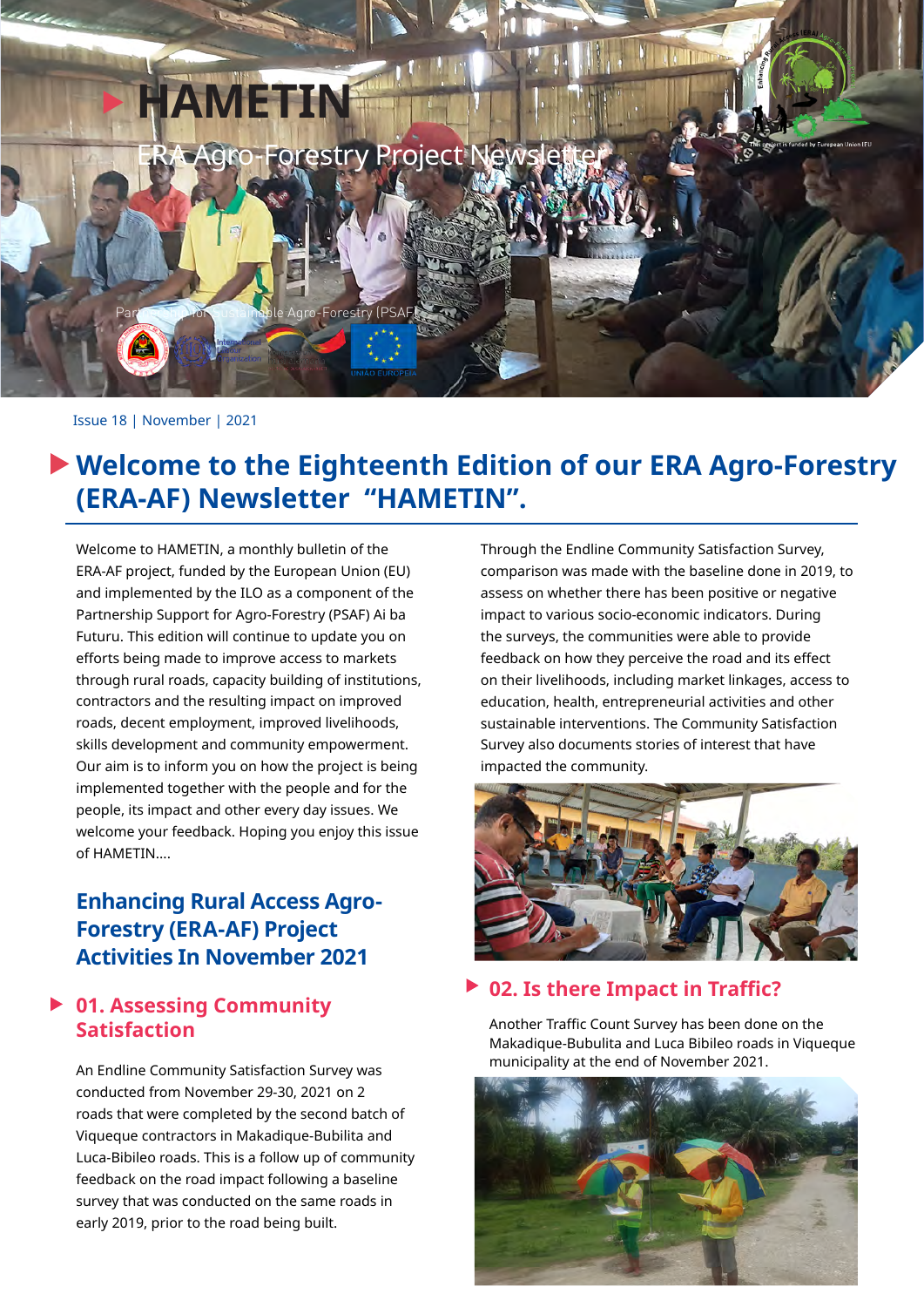The Makadique-Bubulita and Luca-Bibileo Traffic Count Survey forms part of the Endline Surveys that are conducted on a finished road so as to assess the impact of roads after construction, by comparing it with the volume before construction. Conducting of traffic counts involves recording of vehicular and pedestrian traffic volume, circulation and movements on the roads during different periods before, during and after construction. The traffic counts were done by male and female youth from the community who were trained as enumerators prior to conducting the traffic count.



### **03. Monitoring of ERA-AF project roads by DRBFC Department of Planning, Training and Cooperation (DPTC)**

As a result of the collaboration between the ERA-AF project and the National Directorate of Roads, Bridges, and Flood Control (DRBFC) through its Department of Planning, Training and Co-operation (DPTC), a team of Engineers conducted a Monitoring Mission to several on-going ERA-AF projects in Manatuto and Lautem in the month of November 2021. Visits were made to appraise the stakeholders on the various road developments, while also facilitating quality assurance based on the agreed rural roads standards, specifications, and guidelines. The team managed to monitor the project in several locations such as:



Manatuto Municipality including:

- 1. Rural road rehabilitation in Soibada (Boroasmanu-Fatumakerek)
- 2. Rural road rehabilitation in Laclo (Ainakulao-Robae)
- 3. Rural road rehabilitation in Hohorai (Aikurus Hatu Ermera).

Lautem Municipality also including:

- 1. Rural road rehabilitation in Souro Nairete
- 2. Rural road rehabilitation of Souro Luturula
- 3. Rural road rehabilitation in Caidavalarin Liafalun
- 4. Rural road rehabilitation in Apatmuto Larimi Camfuru

The team encouraged contractors to ensure compliance to the contract conditions , specifications and project requirements to enable timely delivery.

#### **04. ERA-AF Project Activities Showcased at Baucau Expo**



ERA-AF and the DRBFC participated at an Exhibition event held in Baucau from 22-27 of November 2021 to commemorate the Proclamation of Independence of Timor Leste. Taking part in the exhibition event as part of the Ministry of Public Works activities was an opportunity for ERA-AF project to enhance the project visibility by informing the wider community, beneficiaries, and other stakeholders of its activities.

The ERA-AF desk was visited by 462 visitors including ministers, members of parliaments, dignitaries, government officials, local NGO's, community members, students, and other interested parties.

Besides informing visitors of the project activities, ERA-AF Project held Quiz Shows which were popular with the visitors and students, where those who were able to respond correctly were awarded project memorabilia such as T-shirts, masks, hats.